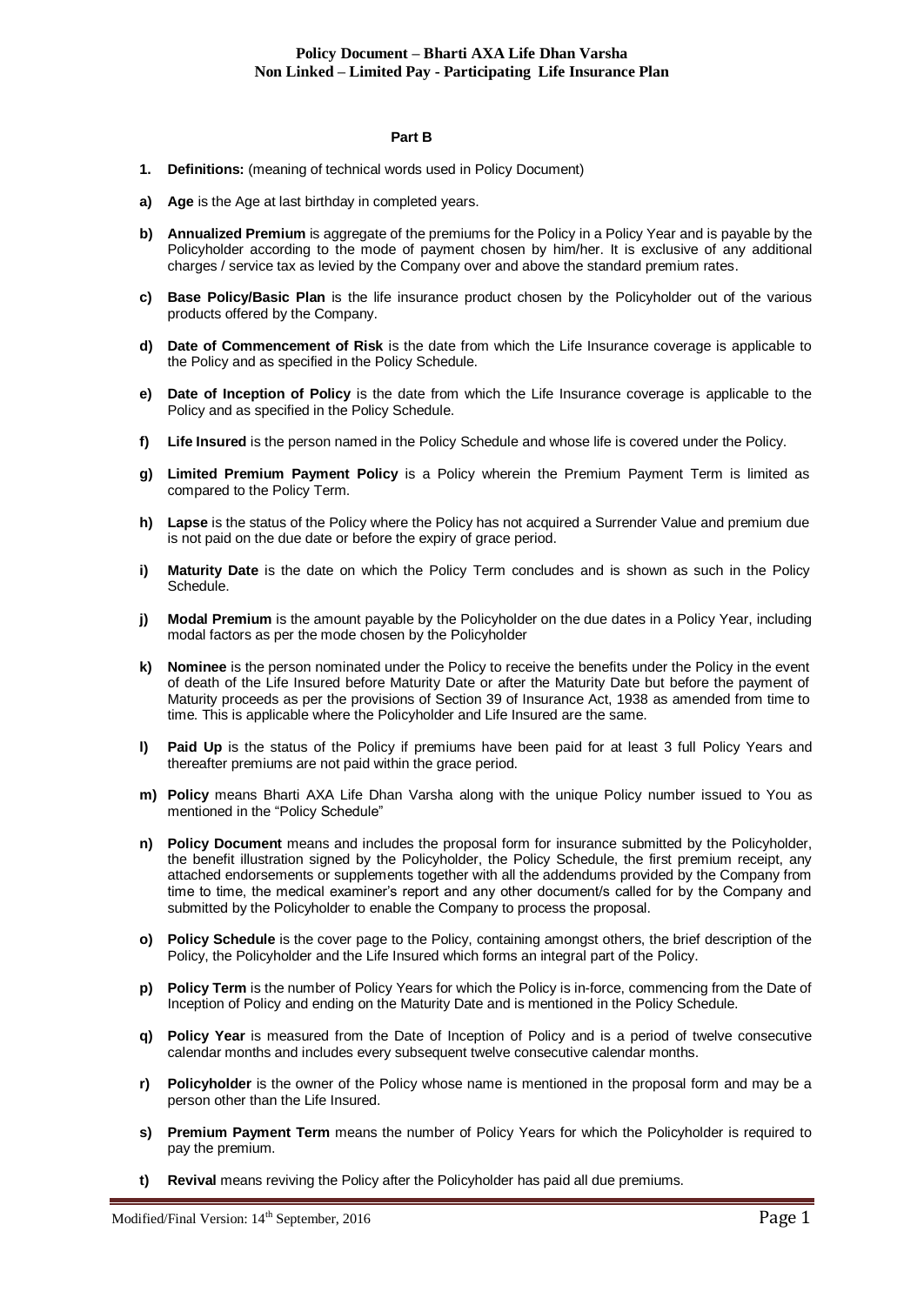- **u) Revival Period** is the time of 2 years from the date of the last unpaid premium and is the period available to the Policyholder to reinstate the Policy
- **v) Rider** is an optional Insurance cover which is purchased along with the Basic Plan. It provides additional benefits to the Policyholder/ Life Insured. It is not a standalone document and should be read along with Basic Plan.
- **w) Rider Premium** is the premium payable for the Rider/(s) chosen by the Policyholder and is mentioned in the Policy Schedule.
- **x) Sum Assured on Death** means an absolute amount of benefit which is guaranteed to become payable on death of the Life Insured in accordance with the terms and condition of the Policy.
- **y) Sum Assured on Maturity** means an absolute amount of benefit which is guaranteed to become payable on the maturity of the Policy in accordance with the terms and conditions of the Policy.
- **z) Surrender** means complete withdrawal/ termination of the entire Policy
- **aa) Surrender Value** means an amount, if any, that becomes payable in case of Surrender in accordance with the terms and conditions.
- **bb) The Company /Company** means Bharti AXA Life Insurance Company Limited.
- cc) You/Your/Yours refers to the Policyholder / Life Insured.

**The terms defined above shall also act as a reference guide to the Policy Document in terms of IRDA of India Circular No. IRDA/LIFE/CIR/MISC/050/03/2013 dated 12 March 2013'**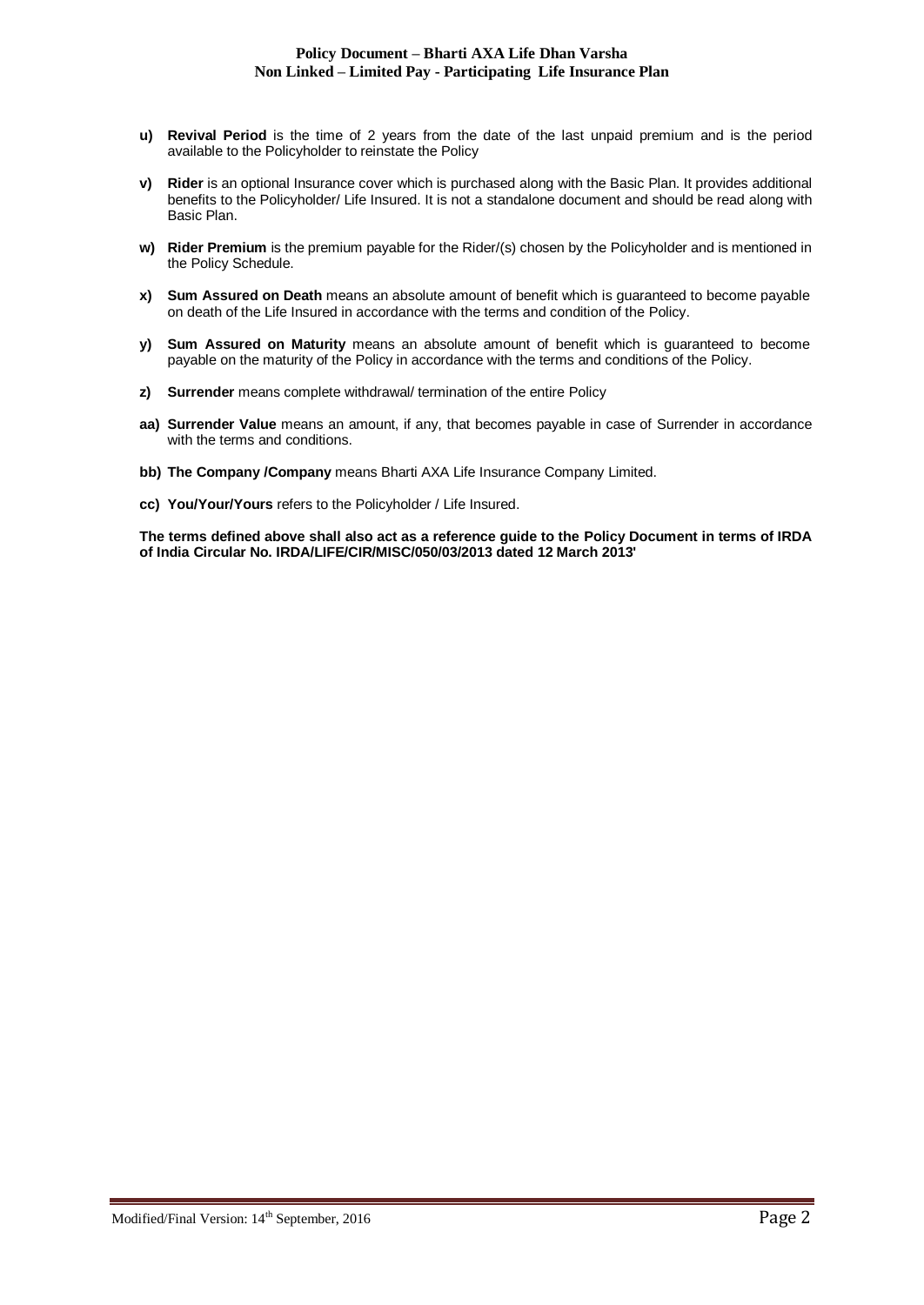# **PART C Benefits payable**

# **1. Death Benefit**

Upon death of the Life Insured, provided the Policy is in-force and all due premiums till the date of death have been paid; the Company will pay the death benefit which shall be higher of the following:

- Sum Assured on Death
- 105% of all premiums paid as on the date of Death

The Sum Assured on Death shall be the highest of the following

- 10 times Annualized Premium\*
- Absolute amount assured to be paid on death equal to the Sum Assured under the Policy
- Sum Assured on Maturity where the Sum Assured on Maturity is the Sum Assured under the Policy

\*Annualized Premium does not include modal factors and underwriting extra

Any survival benefit already paid will not be deducted from the Death Benefit as defined above

#### **2. Maturity Benefit**

Subject to the Policy being in force and all due premiums have been paid, the Sum Assured on Maturity shall be payable, where the Sum Assured on Maturity is the Sum Assured under the Policy and is as printed in the Policy Schedule.

# **3. Survival Benefit**

Subject to the Policy being in force and all due premiums being paid, a Guaranteed Survival Benefit of 6% of Sum Assured will be payable every year starting from the end of  $10<sup>th</sup>$  Policy Year onwards till Maturity (except in the Policy Year coinciding with the Maturity of the plan) or Death, whichever is earlier.

### **4. Non-Guaranteed Benefits**

The Company may declare Non-Guaranteed Cash Bonuses at the end of every financial year in accordance with its internal guidelines. Non-Guaranteed Annual Cash bonuses (if any) will be payable every year, starting from the end of the 7<sup>th</sup> Policy Year, till Maturity or Death, whichever is earlier, provided all premiums due till the due date of payment of bonuses are paid and the Policy is in force. No bonuses shall be payable in the first 6 policy years. The rate of the Cash Bonus is not guaranteed. The Non-Guaranteed Cash Bonus is declared as a percentage of the Sum Assured on Maturity of Your Policy.

# **5. Surrender**

The Policy shall acquire a Surrender Value after the payment of three regular Annualized Premiums as per details in Part D, subsections 3 (a) and 3 (b)

# **6. Grace Period**

Grace period is the time extended by the Company to facilitate the Policyholder to pay the unpaid premium, in case the premium/s had not been paid as on the due date. The Policyholder gets 30 days grace period to pay the premium which fell due and the benefits under the Policy remain unaltered during this period.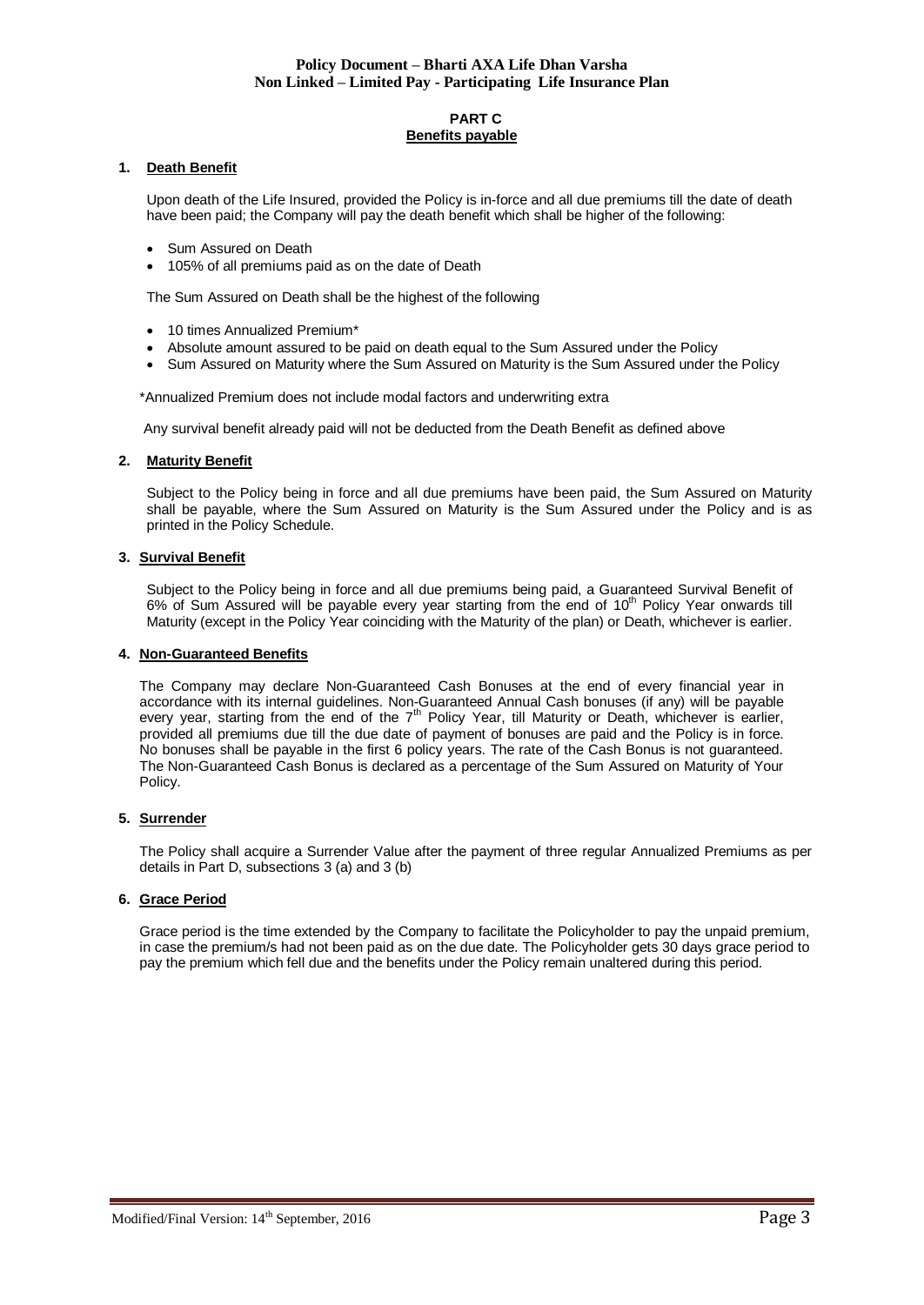## **PART D**

## **1. Free Look Period**

If the Policyholder disagrees with any of the terms and conditions of the Policy, there is an option to return the original Policy along with a letter stating reason/s within 15 days of receipt of the Policy in case of offline Policy and within 30 days of receipt of the Policy in case of Policy sourced through distance marketing (i.e. online sales). The Policy will accordingly be cancelled and the Policyholder shall be entitled to a refund of the premium paid, subject only to a deduction of a proportionate risk premium for the period on cover and the expenses incurred by the Company on medical examination of the proposer and the stamp duty charges. All rights under this Policy shall stand extinguished immediately on cancellation of the Policy under the free look option.

If the Policy is opted through Insurance Repository (IR), the computation of the said Free Look Period will be as stated below:- For existing e-Insurance Account: Computation of the said Free Look Period will commence from the date of delivery of the e mail confirming the credit of the Insurance Policy by the IR. For New e-Insurance Account: If an application for e-Insurance Account accompanies the proposal for insurance, the date of receipt of the 'welcome kit' from the IR with the credentials to log on to the e-Insurance Account(e IA) or the delivery date of the email confirming the grant of access to the eIA or the delivery date of the email confirming the credit of the Insurance Policy by the IR to the eIA, whichever is later shall be reckoned for the purpose of computation of the free look period.

#### **2. Discontinuance of due premiums**

#### **a. If Policy has not acquired Surrender Value**

If at least three consecutive Annualized Premiums have not been paid within the respective grace period allowed, then the Policy will Lapse with effect from the date of such unpaid premium. Lapsation of the Policy shall extinguish all the rights and benefits which the Policyholder is entitled to under the Policy.

## **b. If Policy has acquired Surrender Value**

If at least three Annualized Premiums have been paid and further premiums have not been paid due to any reason, the Policy will automatically be converted into Paid Up. Once the Policy becomes Paid Up, and all the benefits under the Policy i.e. the Death Benefit, Surrender and Maturity Benefit would be reduced and calculated as given below.

| <b>Paid Up Benefits</b> | <b>Benefit Payable</b>                                                                                    |
|-------------------------|-----------------------------------------------------------------------------------------------------------|
| <b>Maturity Benefit</b> | Paid Up Sum Assured on Maturity                                                                           |
| Death Benefit           | Paid Up Sum Assured on Death                                                                              |
| <b>Survival Benefit</b> | 6% x (Sum Assured x Number of Premiums paid/Number of Premiums<br>payable)                                |
| Surrender               | Special Surrender Value Factors x Sum Assured x (Number of premiums paid /<br>Number of Premiums payable) |

#### Where,

#### Paid up Sum Assured on Maturity = (Number of Premiums paid X Sum Assured on Maturity) Number of Premiums Payable

## Paid up Sum Assured on Death = (Number of Premiums paid X Sum Assured on Death) Number of Premiums Payable

Once the Policy becomes Paid Up, it will cease to participate in any future bonuses that may be declared by the Company.

#### **3. Surrender Benefits**

## **a. Guaranteed Surrender Value**

The Policy acquires a Surrender Value after the payment of at least three consecutive Annualized Premiums. On Surrender the Guaranteed Surrender Value equal to Guaranteed Surrender Value factors multiplied by cumulative Premiums paid till Date of Surrender less sum of all Survival benefits paid till date of Surrender, will be payable as lump sum amount.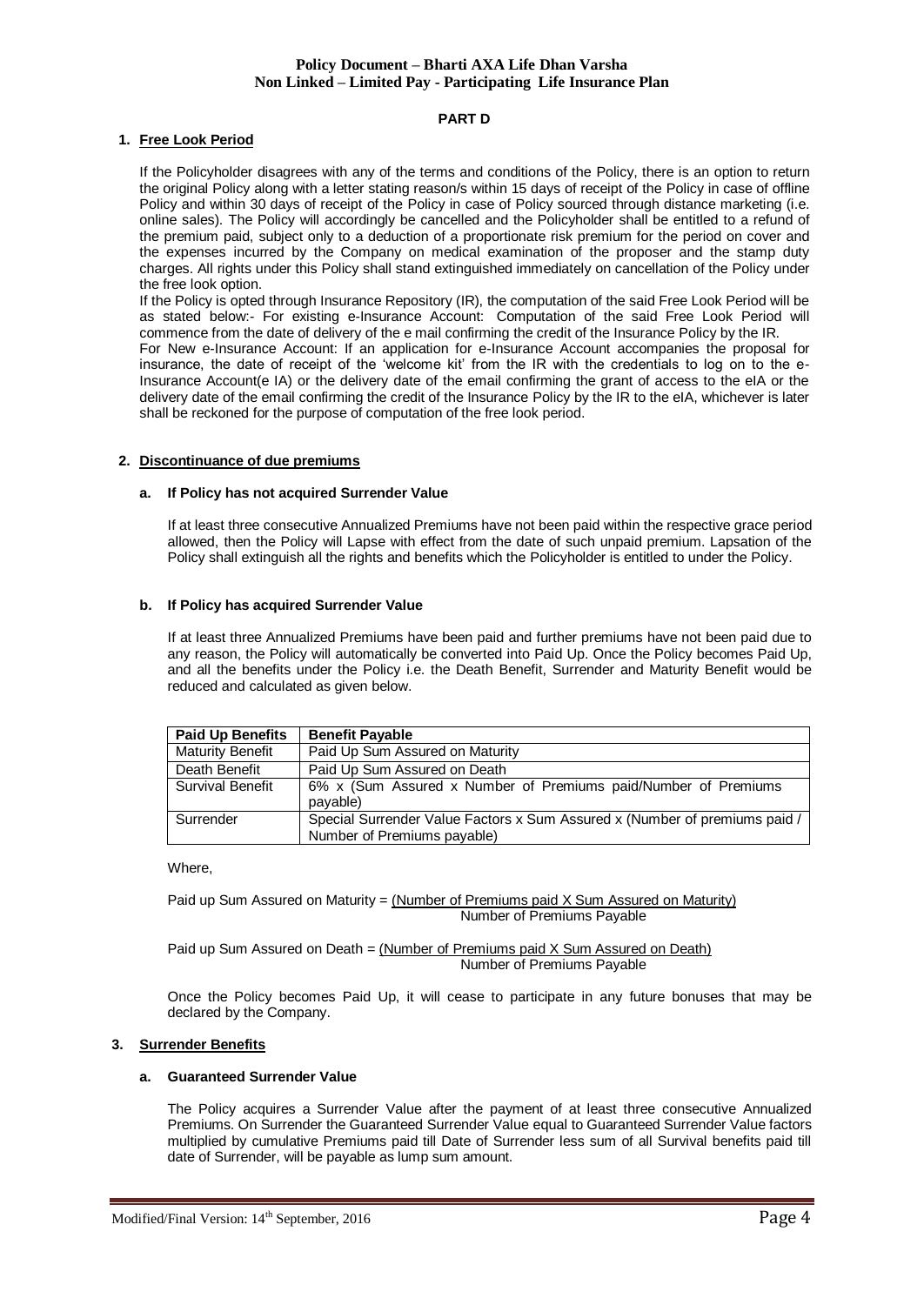The Guaranteed Surrender Value factors as a percentage of cumulative Premiums paid are as mentioned in the table below:

| <b>Policy Year</b> | <b>Premium Payment Term</b> |          |  |
|--------------------|-----------------------------|----------|--|
|                    | 10 Years                    | 15 Years |  |
| 1                  | 0%                          | 0%       |  |
| $\overline{2}$     | 0%                          | 0%       |  |
| 3                  | 30%                         | 30%      |  |
| 4                  | 50%                         | 50%      |  |
| $\overline{5}$     | 50%                         | 50%      |  |
| $6\phantom{a}$     | 50%                         | 50%      |  |
| $\overline{7}$     | 50%                         | 50%      |  |
| 8                  | 50%                         | 50%      |  |
| $\overline{9}$     | 50%                         | 50%      |  |
| 10                 | 55%                         | 55%      |  |
| 11                 | 60%                         | 55%      |  |
| 12                 | 65%                         | 55%      |  |
| 13                 | 70%                         | 60%      |  |
| 14                 | 75%                         | 65%      |  |
| 15                 | 75%                         | 70%      |  |
| 16                 | 80%                         | 75%      |  |
| 17                 | 85%                         | 75%      |  |
| 18                 | 90%                         | 80%      |  |
| 19                 | 95%                         | 80%      |  |
| 20                 | 95%                         | 85%      |  |
| 21                 |                             | 90%      |  |
| 22                 | -                           | 90%      |  |
| 23                 | -                           | 95%      |  |
| 24                 |                             | 95%      |  |
| 25                 | -                           | 95%      |  |

#### **b. Special Surrender Value:**

The Company may declare Special Surrender Values at such other rates not less than the Guaranteed Surrender Values as specified above. These rates are not guaranteed and will be declared by the Company from time to time, subject to prior approval from IRDA of India.

On Surrender of the Policy a lump sum amount equal to higher of Special Surrender Value or Guaranteed Surrender Value will be paid to the Policyholder.

The Surrender Value payable will be subject to any statutory or any other restrictions as may be applicable. Surrender of the Policy shall extinguish all the rights and benefits of the Policyholder under the Policy.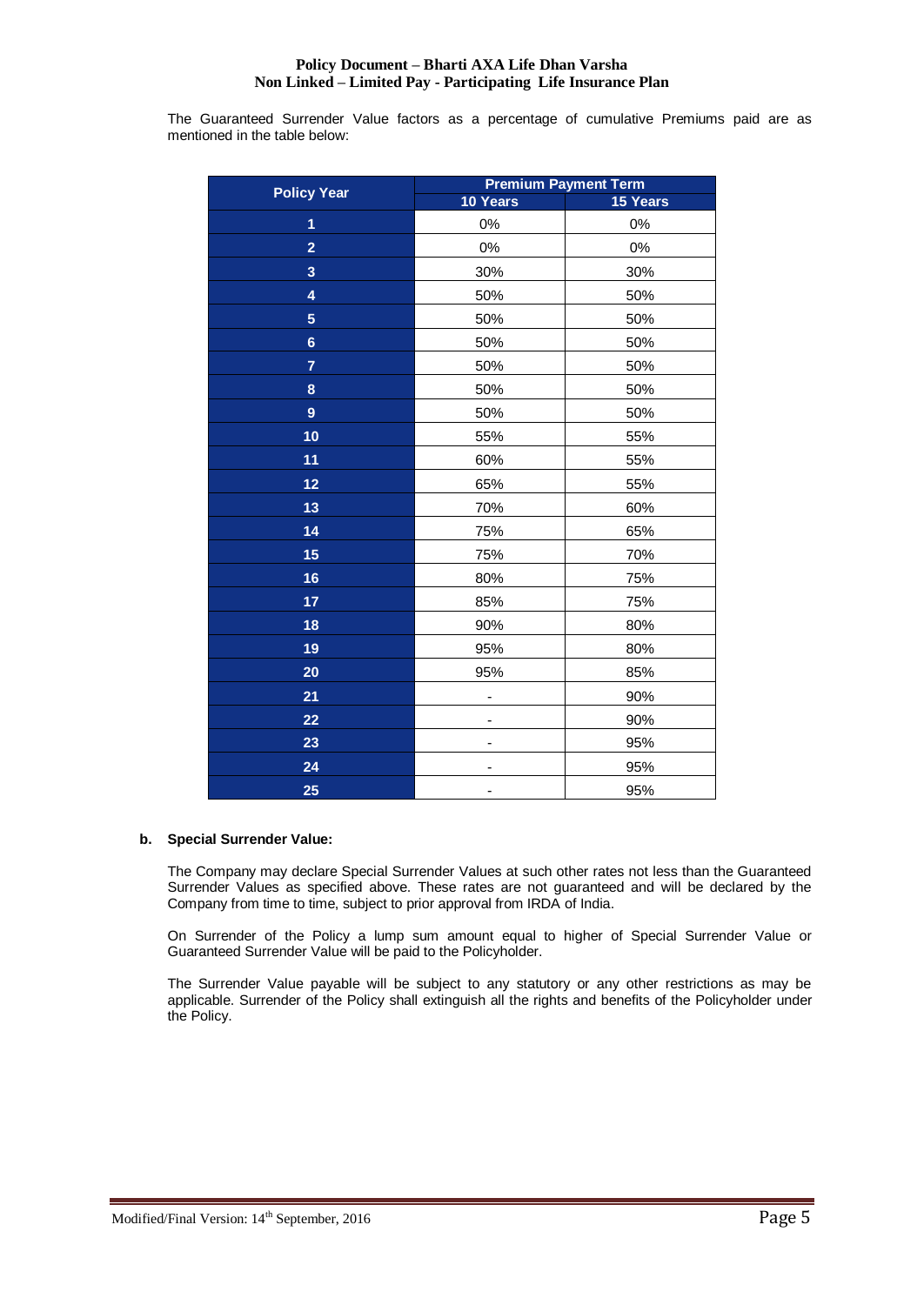# **4. Revival**

The Revival shall be as per the Company approved Policy.

The effective date of Revival is the date on which the below conditions are satisfied and the risk is accepted by the Company. The Revival of the Policy may be on terms different from those applicable to the Policy before it lapsed. The Revival will take effect only on it being specifically communicated by the Company.

A Policy which has lapsed may be Revived for full benefits subject to the following conditions;

- a) The application for Revival is made within two (2) years from the date of first unpaid premium
- b) Satisfactory evidence of insurability of the Life Insured is produced
- c) Payment of an amount equal to all unpaid premiums together with interest at such rate as the Company may charge for such Revival, as decided by the Company from time to time. The revival interest rate will be calculated on the 1st of April every year and will be derived as average of last six months 10 year G.Sec\* yield of the immediate last financial year plus 0.5%. The current revival rate of interest being 8.19%
- d) Terms and conditions as may be specified by the Company from time to time.

\*The source of 10 year G-sec is The Clearing Corporation of India Ltd (ccilindia.com) Negotiated Dealing System – Order Matching (NDS-OM) Platform.

**(i) If the Policy is in Lapsed status** *(i.e. If at least three consecutive Annualized Premiums have not been paid)***:** In case of death of the Life Insured during the Revival period, no benefit is payable to the Nominee.

In the event of survival at the end of Revival period and if the Policy is not revived, the Policy shall be terminated and no benefit is payable.

**(ii) If the Policy is in Paid Up status** *(i.e. If at least three Annualized Premiums have been paid)***:** If the Paid Up Policy is not revived within the period allowed for revival, the Policy shall continue to be in the Paid Up status and Paid Up Value as mentioned in Part D sub section 2b shall become payable at Maturity, Survival, Surrender or on Death.

# **5. Suicide**

The Policy shall be void if the Life Insured, whether medically sane or insane, commits suicide resulting in death directly or indirectly as a result of such suicide within

- a) one year of the from the Date of Inception of the Policy; or
- b) one year of the date of the latest Revival of the Policy, whichever is later

In the above scenarios, the Company shall make the following payouts: in the event of (a) above, . the Nominee of the Policyholder will be entitled to at least 80% of the premiums paid, provided the policy is in force or

- in the event of (b) above, the Nominee of the Policyholder shall be entitled to an amount which is higher of 80% of the premiums paid till the date of death or the surrender value as available on the date of death.

# **6. Termination**

The Policy will terminate on the earliest of the following:

- a) At the end of Revival period in case of Lapsed Policy as mentioned in Part D section 4(i) or
- b) On the date the Company pays the Surrender Value
- c) Upon receipt of written intimation about the death of Life Insured along with a supporting document to the satisfaction of the Company and on payment of Death Benefit or
- d) The Maturity Date of the Policy or
- e) Acceptance of Freelook request by the Company.
- f) In case the Loan outstanding against the Policy exceeds the Surrender Value of the Policy

# **7. Loan**

Loans may be granted by the Company to the Policyholder provided the Policy is in effect and has acquired Surrender Value. The loan which may be granted shall always be within the applicable Surrender Value of the Policy and shall be subject to the following terms and conditions:

1. The loan shall carry interest at the rate specified by the Company at the time of advancing the loan. The loan interest rate will be equal to the prevailing 10 year GSec<sup>\*</sup> rate plus 3%. The interest rate in a Policy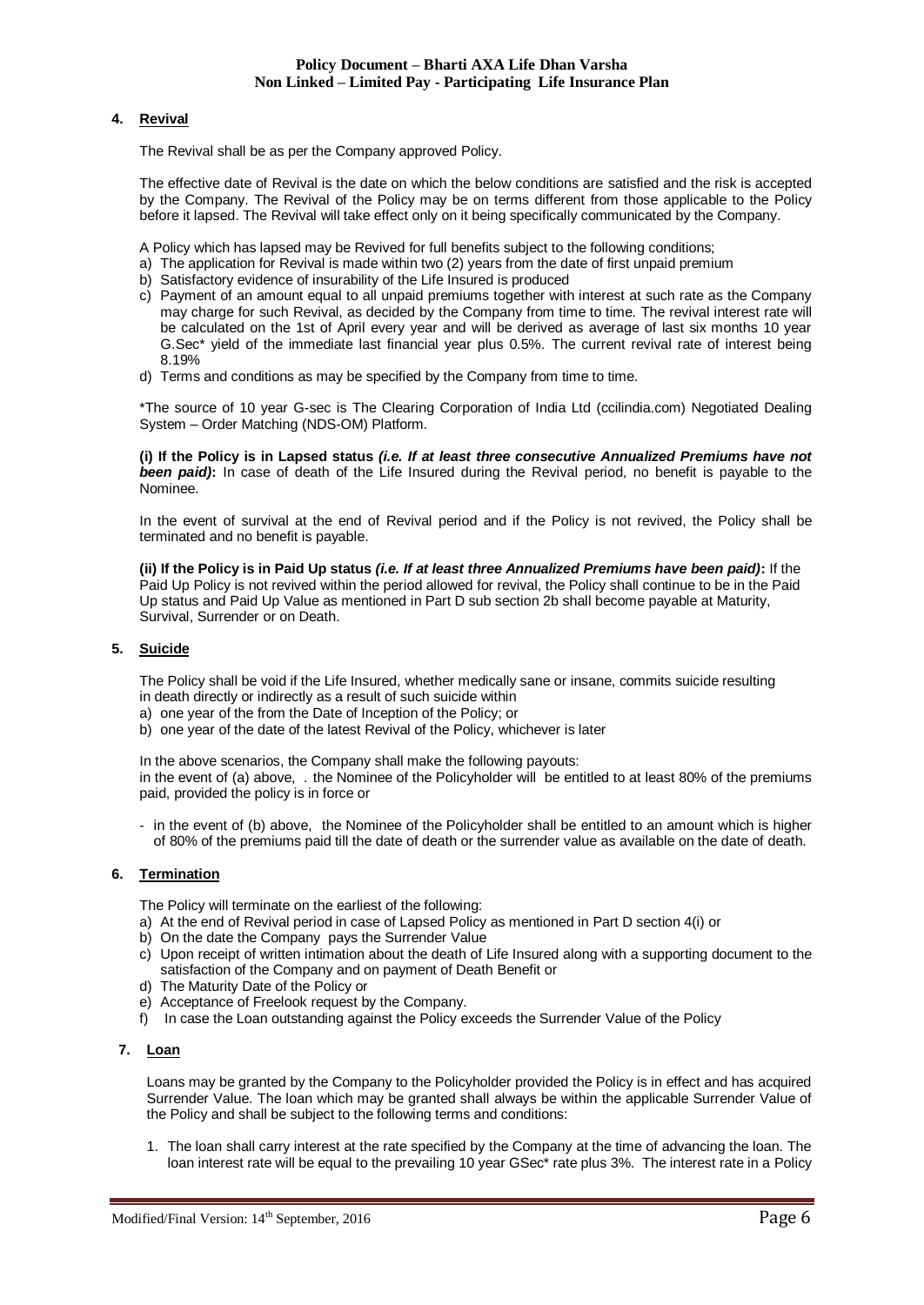loan is not guaranteed and could be reviewed by the Company on 1<sup>st</sup> of April every year. The current rate of interest chargeable on policy loans is 10.47% p.a.

- 2. The Policyholder shall assign the Policy absolutely to, and be held by, the Company as security for repayment of the loan and interest thereon;
- 3. The interest shall be calculated on a daily basis and the Policyholder can choose the method and frequency of billing of the loan interest amount.
- 4. The loan amount plus the outstanding interest will be adjusted against any benefits payable to the Policyholder
- 5. In case the Policy results in a claim before the repayment of the loan in full with interest, the Company shall be entitled to recover the outstanding loan and interest from any monies payable under the Policy;
- 6. In case the Policy is in Paid Up status, then the outstanding loan amount together with the interest shall not be equal to or exceed the Surrender Value of the Policy at any point of time. In case the outstanding loan amount with interest is greater than or equal to the Surrender Value, the Policy shall stand terminated and all future benefits will cease to exist. In-force premium paying/fully Paid Up Policy will never be cancelled for any contingencies arising from Policy loan payments.
- 7. The minimum amount of loan under this Policy is Rs.15,000.
- 8. The loan amount will not exceed 70% of the Surrender Value.

\*The source of 10 year G-sec is The Clearing Corporation of India Ltd (ccilindia.com) Negotiated Dealing System – Order Matching (NDS-OM) Platform.

# **8. Policy alterations / Modifications**

Only a duly authorized officer of the Company has the power to effect changes on the Policy/Plan at the request of the Policyholder, subject to the rules of the Company and within the regulatory parameters.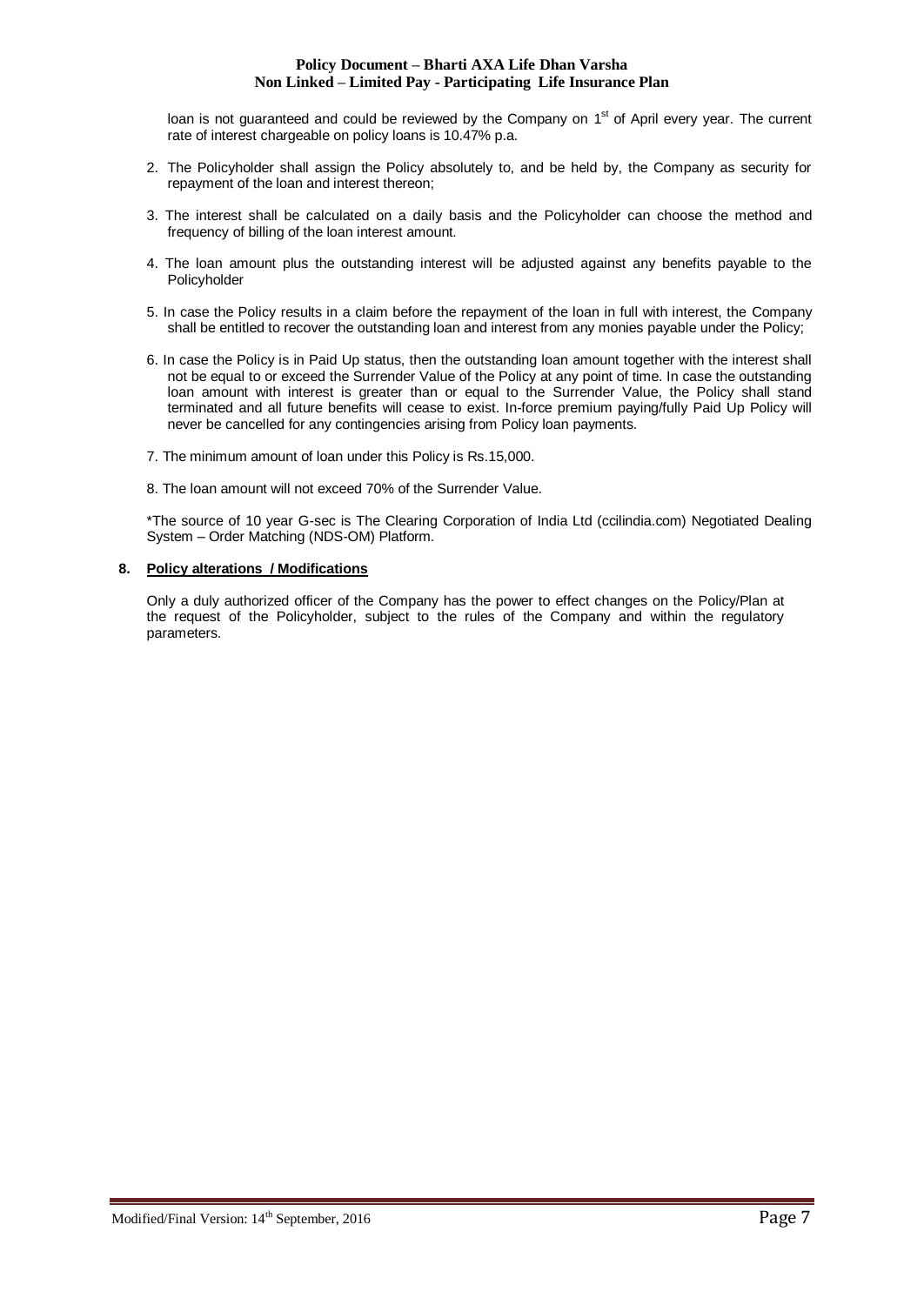# **PART E**

#### **Part E is not applicable to this Policy.**

# **PART F**

# **1. Fraud And Misrepresentation**

Fraud, Misrepresentation and forfeiture would be dealt with in accordance with provisions of Sec 45 of the Insurance Act 1938 as amended from time to time. *[A Leaflet containing the simplified version of the provisions of Section 45 is enclosed in appendix – III for reference]*

# **2. Claims**

The Company would require the following primary documents in support of a claim at the stage of claim intimation under the Policy:

**For Surrender/ Maturity Benefit**: The original Policy (entire booklet) **For Death Benefit**: The original Policy (entire booklet), Death Certificate of the Life Insured

Claimant's Statement and KYC Document of the Claimant or beneficiary, acceptable to the Company. The Company is entitled to call for additional documents, if in the opinion of the Company such additional documents are warranted to process the claim.

## **Easy ways of claim intimation**

- Walk in to your nearest Bharti-AXA Life [Branch](https://www.bharti-axalife.com/applications/branches/)
- Call us Toll Free: 1800-102-4444\*
- E-mail u[s:claims@bharti-axalife.com\\*](mailto:claims@bharti-axalife.com)
- [Have us call you\\*](https://www.bharti-axalife.com/applications/contactus/)

\*Claims intimated through these modes will be considered as verbal intimation. Claim will be formally registered only when written intimation is received at branch or directly to Claims team at Head Office

# **3. Misstatement of Age and Gender**

- If the correct Age of the Life Insured is different from that mentioned in the proposal form, the Company will assess the eligibility of the Life Insured for the Policy in accordance with the correct Age of the Life Insured.
- If on the basis of correct Age, the Life Insured is not eligible for the Policy, the Policy shall be cancelled immediately by refunding the premium received by the Company under the Policy as per the provisions of Section 45 of Insurance Act as amended from time to time.
- If the Life Insured is eligible for the Policy as per his / her correct Age, then the Company will calculate the applicable charges basis the correct Age of Life Insured and will accordingly adjust the Fund Value / Coverage Sum Assured.

# **4. Assignment and Nomination**

**Assignment:** Assignment shall be in accordance with the provisions of sec 38 of the Insurance Act 1938 as amended from time to time.

*[A Leaflet containing the simplified version of the provisions of Section 38 is enclosed in appendix – I for reference]*

**Nomination:** Nomination shall be in accordance with the provisions of sec 39 of the Insurance Act 1938 as amended from time to time.

*[A Leaflet containing the simplified version of the provisions of Section 39 is enclosed in appendix – II for reference]*

#### **5. Incorrect information and Non-Disclosure**

The Policyholder and the Life Insured under the Policy have an obligation to disclose every fact material for assessment of the risk in connection with issuing the Policy.

In case of fraud, misrepresentation and suppression of material facts the Policy contract shall be treated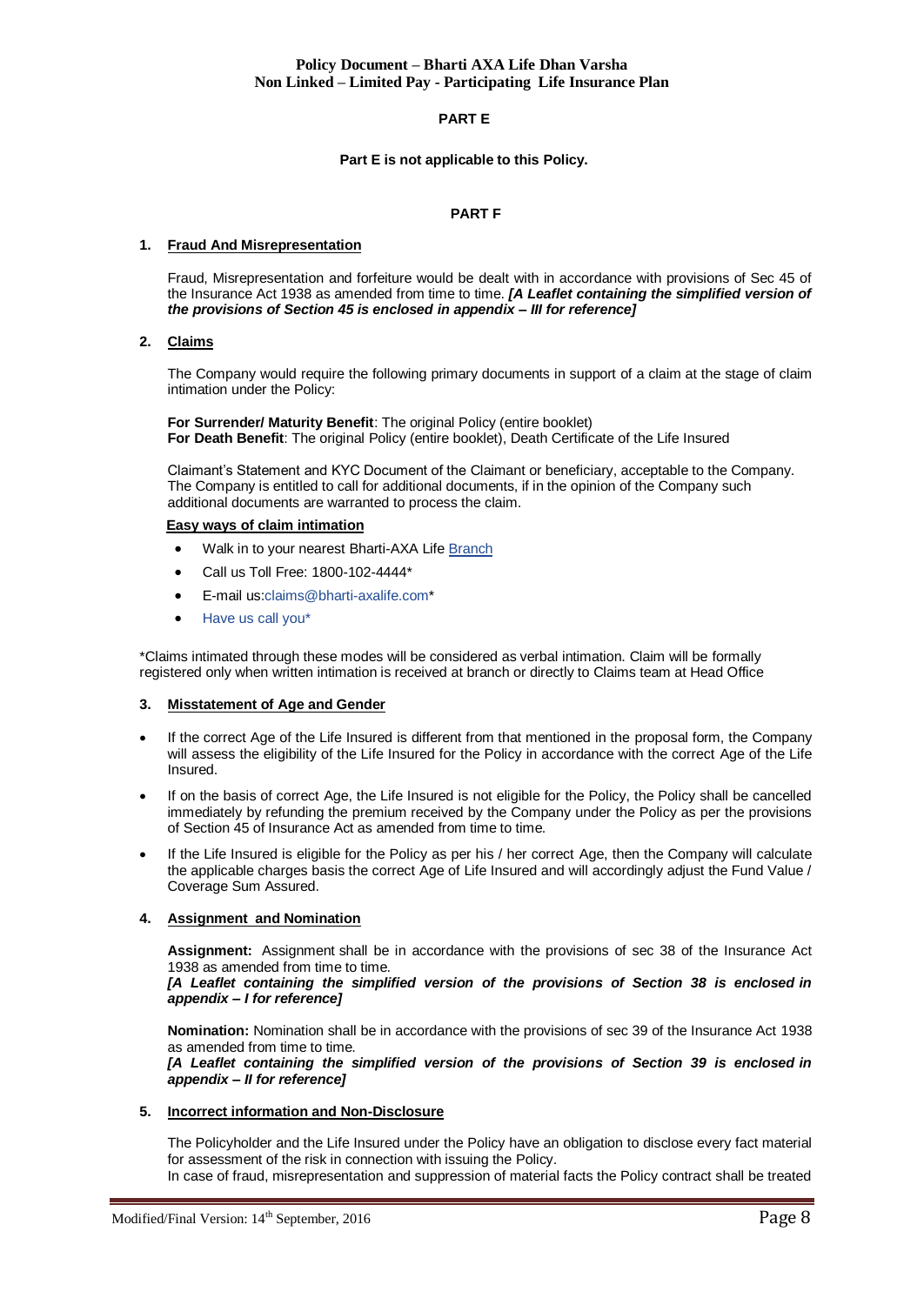in accordance with the Section 45 of the Insurance Act,1938 as amended from time to time.

### **6. Taxation**

The tax benefits, if any, on the Policy would be as per the prevailing provisions of the tax laws in India. If required by the relevant legislations prevailing from time to time, the Company will withhold taxes from the benefits payable under the Policy. The Company reserves the right to recover statutory levies including service tax by way of adjustment of the premiums paid by the Policyholder.

# **7. Notices**

Any notice to be given to the Policyholder under the Policy will be issued by post or electronic mail or telephone facsimile transmission to the latest address/es/fax number/email of the Policyholder available in the records of the Company.

## **8. Currency and Place of Payment**

All payments to or by the Company will be in Indian rupees and shall be in accordance with the prevailing Exchange Control regulations and other relevant laws in force in India.

## **9. Mode of communication**

The Company and the Policyholder may exchange communications pertaining to the Policy either through normal correspondence or through electronic mail and the Company shall be within its right to seek clarifications / to carry out the mandates of the Policyholder on merits in accordance with such communications. While accepting requests / mandate from the Policyholder through electronic mail, the Company may stipulate such conditions as deemed fit to give effect to and comply with the provisions of Information Technology Act 2000 and/ or such other applicable laws in force from time to time.

## **10. Governing Laws & Jurisdiction**

The terms and conditions of the Policy Document shall be governed by and shall be subject to the laws of India. The parties shall submit themselves to the jurisdiction of the competent court/s of law in India in respect of all matters and disputes which may arise out of in connection with the Policy Document and / or relating to the Policy.

# **11. Term used and its meaning**

Any term not otherwise defined in this Policy Document shall have the meaning ascribed to it under Policy as defined here in Part B (m). If a particular term is not defined or otherwise articulated either in the Policy Document or under the Policy, endeavor shall be to impart the natural meaning to the said term in the context in which it is used.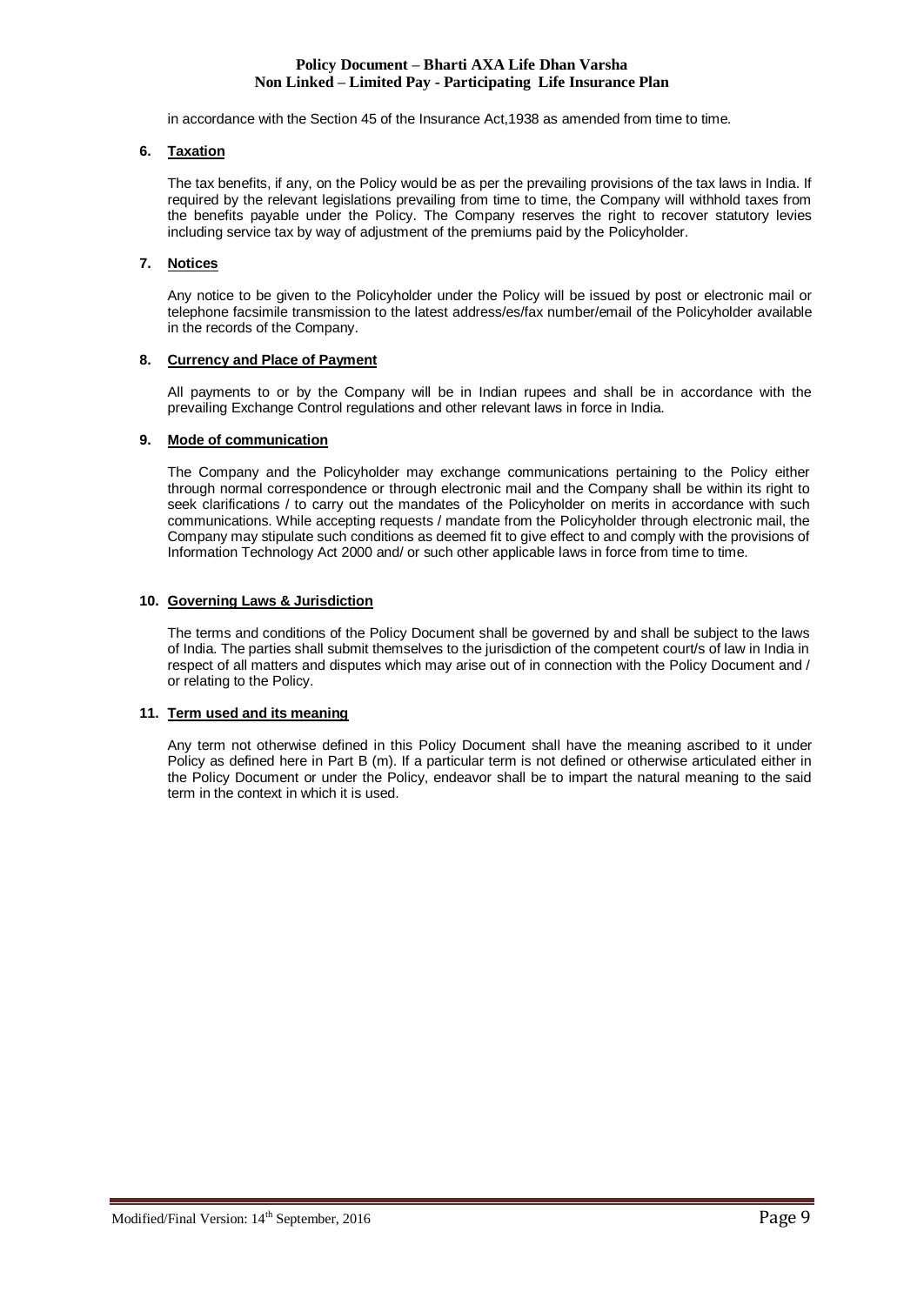# **PART G**

### **1. Customer Service**

You can seek clarification or assistance on the Policy from the following:

- The Advisor through whom the Policy was bought
- The Customer Service Representative of The Company at toll free no. 1800 102 4444
- SMS "SERVICE" to 56677
- Email: service@bharti-axalife.com
- Mail to: Customer Service
	- Bharti AXA Life Insurance Company Ltd. Unit No. 601 & 602, 6th Floor Raheja Titanium, Off Western Express Highway, Goregaon (E), Mumbai-400 063

## **2. Grievance Redressal Procedure**

## **Step 1: Inform us about your grievance**

In case You have any grievance, You may approach our Grievance Redressal Cell at any of the belowmentioned helplines:

- Lodge Your complaint online at www.bharti-axalife.com
- Call us at our toll free no. 1800 102 4444
- Email us at complaints.unit@bharti-axalife.com
- Write to us at: Grievance Redressal Cell

Bharti AXA Life Insurance Company Ltd. Unit No. 601 & 602, 6th floor, Raheja Titanium, Off Western Express Highway, Goregaon (E), Mumbai-400 063

Visit our nearest branch and meet our Grievance Officer who will assist You to redress Your grievance/ lodge Your complaint.

#### **Step 2: Tell us if You are not satisfied**

In case You are not satisfied with the decision of the above office You may contact our Grievance Officer within 8 weeks of receipt of the resolution communication at any of the below-mentioned helplines:

Write to our Grievance Officer at:

Bharti AXA Life Insurance Company Ltd. Unit No. 601 & 602, 6th floor, Raheja Titanium, Off Western Express Highway, Goregaon (E), Mumbai-400 063

Email us at [head.customerservice@bharti-axalife.com](mailto:head.customerservice@bharti-axalife.com)

You are requested to inform us about Your concern (if any) within 8 weeks of receipt of resolution as stated above, failing which it will be construed that the complaint is satisfactorily resolved.

If You are not satisfied with the response or do not receive a response from us within 14 days, You may approach the Grievance Cell of the Insurance Regulatory and Development Authority (IRDA of India) of India on the following contact details:

IRDA of India Grievance Call Centre (IGCC) TOLL FREE NO:155255 Email ID: [complaints@irda.gov.in](mailto:complaints@irda.gov.in)

You can also register Your complaint online at<http://www.igms.irda.gov.in/> Address for communication for complaints by fax/paper: Consumer Affairs Department Insurance Regulatory and Development Authority of India 9th floor, United India Towers, Basheerbagh Hyderabad – 500 029, Andhra Pradesh Fax No: 91- 40 – 6678 9768"

#### **Step 3: If You are not satisfied with the resolution provided by the Company**

In case You are not satisfied with the decision/ resolution of the Company, You may approach the Insurance Ombudsman. Please visit the website mentioned below for latest list of Insurance Ombudsman:

- www.bharti-axalife.com
- http://www.gbic.co.in/ombudsman.html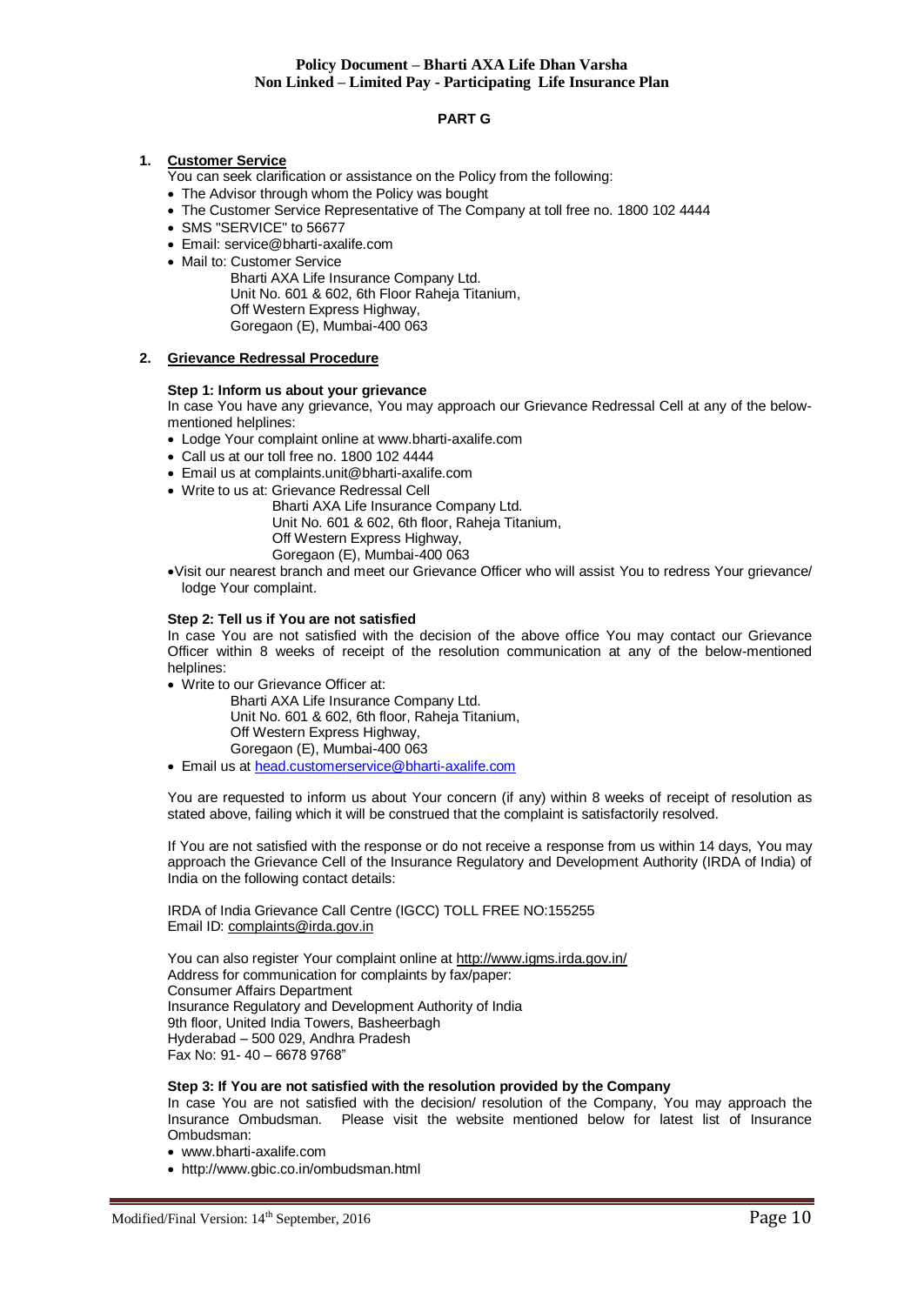For informative purpose and for Your ready reference, the relevant clause/s of the Insurance Act,1938 as amended from time to time are reproduced below:

### **Section 41 of the Insurance Act, 1938, as amended from time to time:**

**(1)** "No person shall allow or offer to allow, either directly or indirectly, as an inducement to any person to take out or renew or continue an insurance in respect of any kind of risk relating to lives or property in India, any rebate of the whole or part of the commission payable or any rebate of the premium shown on the Policy, nor shall any person taking out or renewing or continuing a Policy accept any rebate, except such rebate as may be allowed in accordance with the published prospectus or tables of the insurer:

**Provided** that acceptance by an insurance agent of commission in connection with a Policy of life insurance taken out by himself on his own life shall not be deemed to be acceptance of a rebate of premium within the meaning of this sub-section if at the time of such acceptance the insurance agent satisfies the prescribed conditions establishing that he is a *bona fide* insurance agent employed by the insurer.

**(2)** Any person making default in complying with the provisions of this section shall be liable for a penalty which may extend to ten lakh rupees."

#### **Section 45 of Insurance Act, 1938** as amended from time to time:

Fraud, Misrepresentation and forfeiture would be dealt with in accordance with provisions of Sec 45 of the Insurance Act 1938 as amended from time to time. *[A Leaflet containing the simplified version of the provisions of Section 45 is enclosed in appendix – III for reference]*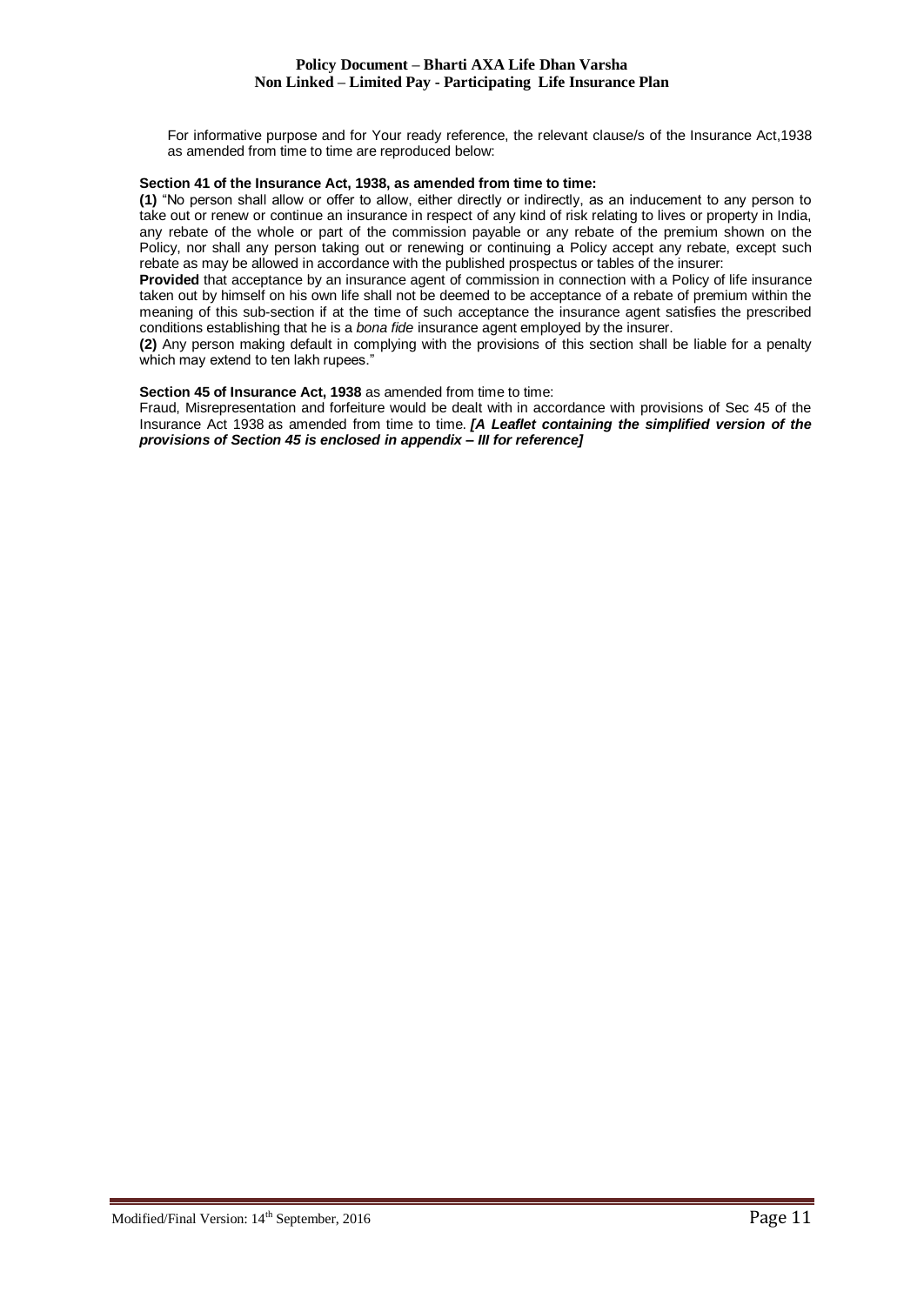**List of Ombudsman (For the updated list You may refer to IRDA of India website)**

# **Address & Contact Details of Ombudsmen Centres**

**Office of The Governing Body of Insurance Council (Monitoring Body for Offices of Insurance Ombudsman) 3 rd Floor, Jeevan Seva Annexe, Santacruz(West), Mumbai – 400054. Tel no: 26106671/6889. Email id: [inscoun@gbic.co.in](mailto:inscoun@gbic.co.in) website: [www.gbic.co.in](http://www.gbic.co.in/)**

**================================================================================= If you have a grievance, approach the grievance cell of Insurance Company first. If complaint is not resolved/ not satisfied/not responded for 30 days then You can approach The Office of the Insurance Ombudsman (Bimalokpal)** 

**Please visit our website for details to lodge complaint with Ombudsman.**

| Office of the Ombudsman                                                                                                                                                                        | <b>Contact Details</b>                                                                           | <b>Areas of Jurisdiction</b>                                                                |
|------------------------------------------------------------------------------------------------------------------------------------------------------------------------------------------------|--------------------------------------------------------------------------------------------------|---------------------------------------------------------------------------------------------|
| AHMEDABAD-Shri. / Smt.<br>Office of the Insurance Ombudsman,<br>2nd Floor, Ambica House, Ashram Rd,<br>AHMEDABAD-380 014.                                                                      | Tel.:- 079-27545441/27546840 Fax: 079-<br>27546142<br>Email: bimalokpal.ahmedabad@qbic.co.in     | Gujarat,<br>Dadra & Nagar Haveli,<br>Daman and Diu                                          |
| BENGALURU - Shri, M. Parshad<br>Office of the Insurance Ombudsman,<br>24 <sup>th</sup> Main Road, Jeevan Soudha Bldg.,<br>JP Nagar, 1 <sup>st</sup> Phase, Ground Floor<br>BENGALURU - 560025. | Tel.: 080 - 26652048 / 26652049<br>Email: bimalokpal.bengaluru@gbic.co.in                        | Karnataka                                                                                   |
| <b>BHOPAL</b><br>Office of the Insurance Ombudsman,<br>2 <sup>nd</sup> Floor, Janak Vihar Complex, 6, Malviya Nagar,<br><b>BHOPAL-462 003.</b>                                                 | Tel.: 0755 - 2769201 / 2769202<br>Fax: 0755 - 2769203<br>Email: bimalokpal.bhopal@gbic.co.in     | Madhya Pradesh<br>Chattisgarh                                                               |
| BHUBANESHWAR - Shri, B. N. Mishra<br>Office of the Insurance Ombudsman,<br>62, Forest Park,<br>BHUBANESHWAR-751 009.                                                                           | 2596429<br>Email:bimalokpal.bhubaneswar@gbic.co.in                                               | Orissa                                                                                      |
| <b>CHANDIGARH - Shri. Manik B. Sonawane</b><br>Office of the Insurance Ombudsman,<br>SCO No.101-103,2nd Floor, Batra Building, Sector 17-D,<br>CHANDIGARH-160 017.                             | Tel.:- 0172-2706468/2772101<br>Fax: 0172-2708274<br>Email: bimalokpal.chandigarh@gbic.co.in      | Punjab,<br>Haryana,<br>Himachal Pradesh,<br>Jammu & Kashmir,<br>Chandigarh.                 |
| <b>CHENNAI</b><br>Office of the Insurance Ombudsman,<br>Fathima Akhtar Court, 4th Floor, 453 (old 312),<br>Anna Salai, Teynampet,<br><b>CHENNAI-600 018.</b>                                   | Tel.: 044 - 24333668 / 24335284<br>Fax: 044 - 24333664<br>Email: bimalokpal.chennai@gbic.co.in   | Tamil Nadu,<br>Pondicherry Town and<br>Karaikal (which are part of<br>Pondicherry).         |
| DELHI - Smt. Sandhya Baliga<br>Office of the Insurance Ombudsman,<br>2/2 A, Universal Insurance Bldg., Asaf Ali Road,<br><b>NEW DELHI-110 002.</b>                                             | 23230858<br>Email: bimalokpal.delhi@qbic.co.in                                                   | Delhi                                                                                       |
| <b>GUWAHATI</b><br>Office of the Insurance Ombudsman,<br>" Jeevan Nivesh" 5 <sup>th</sup> Floor SS Road<br>"Jeevan Nivesh", 5 <sup>th</sup> Floor, S.S. Road,<br>GUWAHATI-781 001              | Tel.: 0361 - 2132204 / 2132205<br>Fax: 0361 - 2732937<br>Email: bimalokpal.quwahati@gbic.co.in   | Assam,<br>Meghalaya,<br>Manipur,<br>Mizoram,<br>Arunachal Pradesh,<br>Nagaland and Tripura. |
| <b>HYDERABAD</b><br>Office of the Insurance Ombudsman,<br>6-2-46, 1 <sup>st</sup> Floor, Moin Court, A.C. Guards,<br>Lakdi-Ka-Pool,<br>HYDERABAD-500 004.                                      | Tel.: 040 - 65504123 / 23312122<br>Fax: 040 - 23376599<br>Email: bimalokpal.hyderabad@gbic.co.in | Andhra Pradesh,<br>Telangana,<br>Yanam and<br>part of Territory of Pondicherry.             |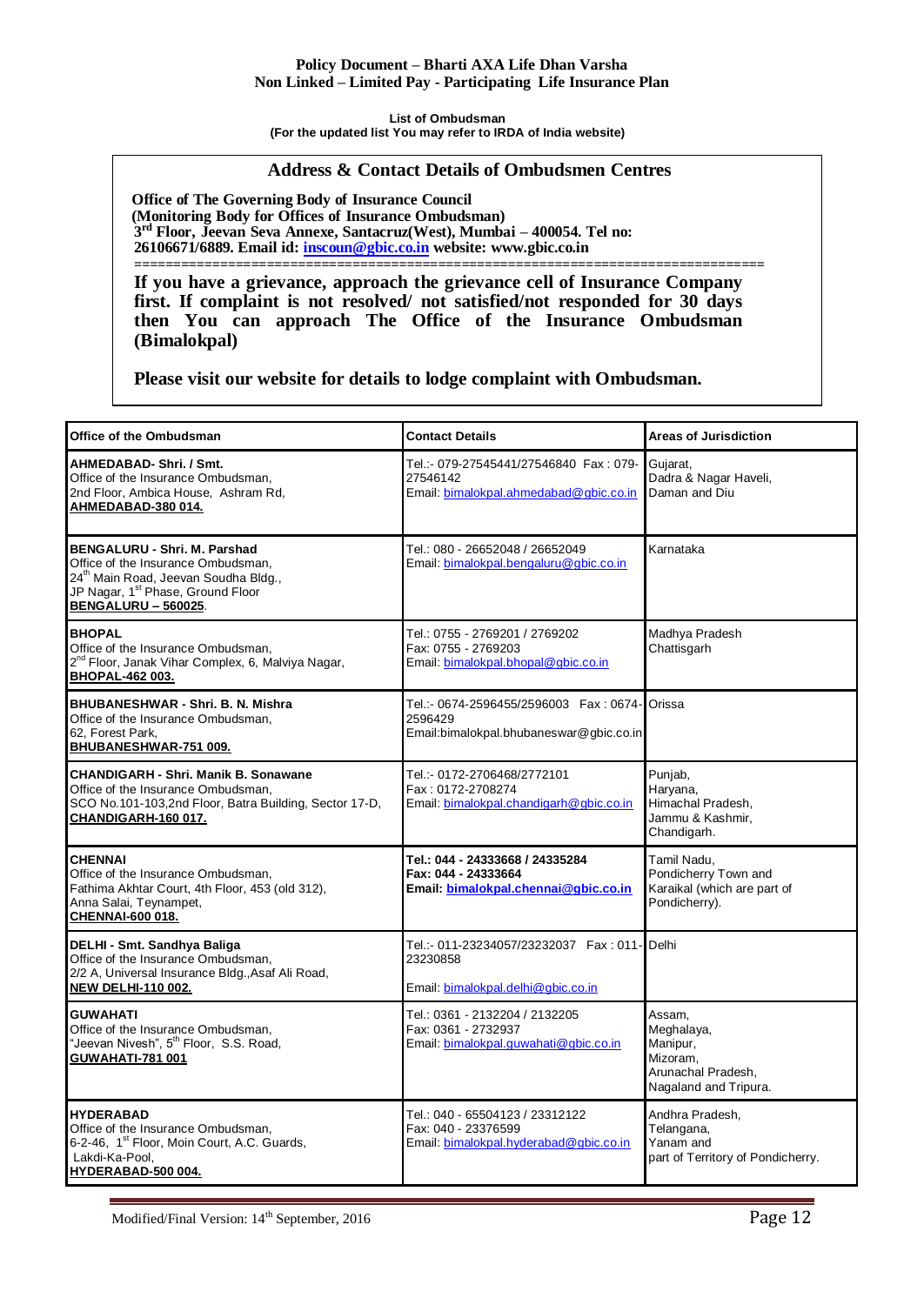| JAIPUR - Shri, Ashok K. Jain<br>Office of the Insurance Ombudsman,<br>Ground Floor, Jeevan Nidhi II, Bhawani Singh Road,<br>JAIPUR - 302005.                                   | Tel.: 0141 - 2740363<br>Email: bimalokpal.jaipur@gbic.co.in                                     | Rajasthan                                                                                 |
|--------------------------------------------------------------------------------------------------------------------------------------------------------------------------------|-------------------------------------------------------------------------------------------------|-------------------------------------------------------------------------------------------|
| ERNAKULAM - Shri. P. K. Vijayakumar<br>Office of the Insurance Ombudsman,<br>2nd Floor, CC 27/2603, Pulinat Bldg., M.G. Road,<br>ERNAKULAM-682 015.                            | Tel.: 0484 - 2358759 / 2359338<br>Fax: 0484 - 2359336<br>Email: bimalokpal.ernakulam@qbic.co.in | Kerala,<br>Lakshadweep,<br>Mahe-a part of Pondicherry                                     |
| KOLKATA - Shri, K. B. Saha<br>Office of the Insurance Ombudsman,<br>Hindustan Building. Annexe, 4 <sup>th</sup> Floor, C.R.Avenue,<br><b>KOLKATA - 700072</b>                  | Tel.: 033 - 22124339 / 22124346<br>Fax: 033 - 22124341<br>Email: bimalokpal.kolkata@qbic.co.in  | West Bengal,<br>Bihar,<br>Sikkim,<br>Jharkhand.<br>Andaman & Nicobar Islands.             |
| LUCKNOW - Shri. N. P. Bhagat<br>Office of the Insurance Ombudsman,<br>Jeevan Bhawan, Phase-2,<br>6 <sup>th</sup> Floor, Nawal Kishore Road, Hazaratganj,<br>LUCKNOW-226 001.   | Tel.: 0522 - 2231330 / 2231331<br>Fax: 0522 - 2231310<br>Email: bimalokpal.lucknow@gbic.co.in   | Uttar Pradesh,<br>Uttaranchal.                                                            |
| <b>MUMBAI</b> Office of the Insurance Ombudsman.<br>3rd Floor, Jeevan Seva Annexe, S.V. Road, Santacruz(W),<br>MUMBAI-400 054.                                                 | Tel.: 022 - 26106552 / 26106960<br>Fax: 022 - 26106052<br>Email: bimalokpal.mumbai@gbic.co.in   | Goa.<br>Mumbai Metropolitan Region<br>excluding Navi Mumbai & Thane.                      |
| NOIDA - Shri Ajesh Kumar<br>Office of the Insurance Ombudsman.<br>4 <sup>th</sup> Floor, Bhagwan Sahai Palace,<br>Main Road, Naya Bans, Sector-15,<br>NOIDA - 201301.          | Tel: 0120-2514250/51/53<br>Email bimalokpal.noida@gbic.co.in                                    | (Western U.P. & Uttarakhand)                                                              |
| PUNE - Shri, A. K. Sahoo<br>Office of the Insurance Ombudsman,<br>3 <sup>rd</sup> Floor, Jeevan Darshan, N.C. Kelkar Road, Narayanpet<br>PUNE - 411030.                        | Tel.: 020 - 32341320<br>Email: bimalokpal.pune@gbic.co.in                                       | Maharashtra,<br>Area of Navi Mumbai and Thane<br>excluding Mumbai Metropolitan<br>Region. |
| PATNA - Shri Sadashiv Mishra<br>Office of the Insurance Ombudsman.<br>1 <sup>st</sup> Floor, Kalpana Arcade Building,<br>Bazar Samiti Road, Bahadurpur,<br><b>PATNA-800006</b> | Tel.: 0612-2680952<br>Email id: bimalokpal.patna@qbic.co.in.                                    | <b>Bihar</b>                                                                              |

# **BEWARE OF SPURIOUS PHONE CALLS AND FICTITIOUS/FRAUDULENT OFFERS**

IRDA of India clarifies to public that

- **IRDA of India or its officials do not involve in activities like sale of any kind of insurance or financial products nor invest premiums**
- **IRDA of India does not announce bonus.**
- Public receiving such phone calls are requested to lodge a police complaint along with the details of the phone call, number.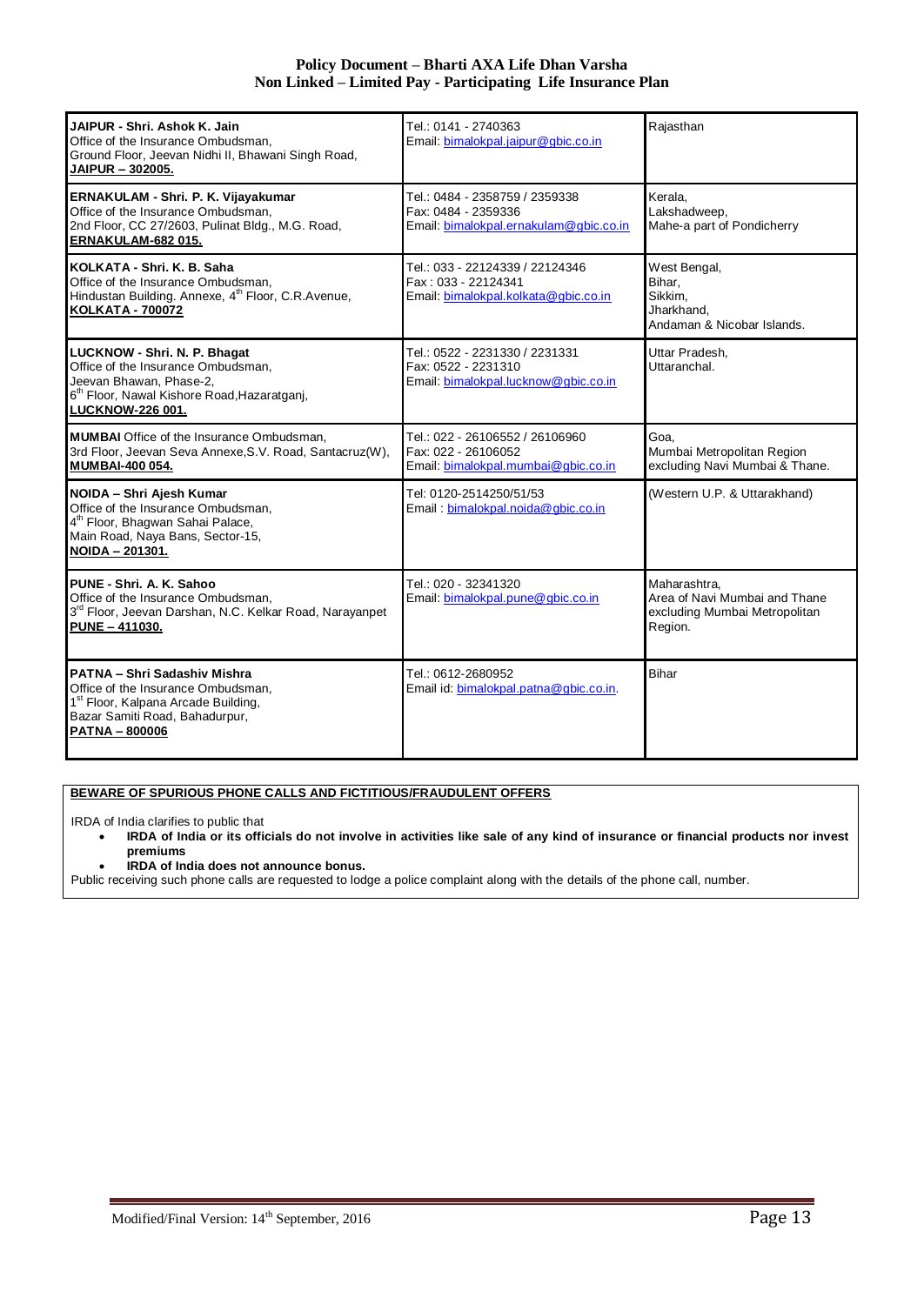#### **Appendix I: Section 38 - Assignment and Transfer of Insurance Policies**

Assignment or transfer of a Policy should be in accordance with Section 38 of the Insurance Act, 1938 as amended from time to time. The extant provisions in this regard are as follows:

- 01. This Policy may be transferred/assigned, wholly or in part, with or without consideration.
- 02. An Assignment may be effected in a Policy by an endorsement upon the Policy itself or by a separate instrument under notice to the Insurer.
- 03. The instrument of assignment should indicate the fact of transfer or assignment and the reasons for the assignment or transfer, antecedents of the assignee and terms on which assignment is made.
- 04. The assignment must be signed by the transferor or assignor or duly authorized agent and attested by at least one witness.
- 05. The transfer of assignment shall not be operative as against an insurer until a notice in writing of the transfer or assignment and either the said endorsement or instrument itself or copy there of certified to be correct by both transferor and transferee or their duly authorized agents have been delivered to the insurer.
- 06. Fee to be paid for assignment or transfer can be specified by the Authority through Regulations.
- 07. On receipt of notice with fee, the insurer should Grant a written acknowledgement of receipt of notice. Such notice shall be conclusive evidence against the insurer of duly receiving the notice.
- 08. If the insurer maintains one or more places of business, such notices shall be delivered only at the place where the Policy is being serviced.
- 09. The insurer may accept or decline to act upon any transfer or assignment or endorsement, if it has sufficient reasons to believe that it is
	- a. not bonafide or
	- b. not in the interest of the Policyholder or
	- c. not in public interest or
	- d. is for the purpose of trading of the insurance Policy.
- 10. Before refusing to act upon endorsement, the Insurer should record the reasons in writing and communicate the same in writing to Policyholder within 30 days from the date of Policyholder giving a notice of transfer or assignment.
- 11. In case of refusal to act upon the endorsement by the Insurer, any person aggrieved by the refusal may prefer a claim to IRDAI within 30 days of receipt of the refusal letter from the Insurer.
- 12. The priority of claims of persons interested in an insurance Policy would depend on the date on which the notices of assignment or transfer is delivered to the insurer; where there are more than one instruments of transfer or assignment, the priority will depend on dates of delivery of such notices. Any dispute in this regard as to priority should be referred to Authority.
- 13. Every assignment or transfer shall be deemed to be absolute assignment or transfer and the assignee or transferee shall be deemed to be absolute assignee or transferee, except
	- a. where assignment or transfer is subject to terms and conditions of transfer or assignment OR

b. where the transfer or assignment is made upon condition that

- i. the proceeds under the Policy shall become payable to Policyholder or nominee(s) in the event of assignee or transferee dying before the insured OR
- ii. the insured surviving the term of the Policy

Such conditional assignee will not be entitled to obtain a loan on Policy or surrender the Policy. This provision will prevail notwithstanding any law or custom having force of law which is contrary to the above position.

- 14. In other cases, the insurer shall, subject to terms and conditions of assignment, recognize the transferee or assigne
	- named in the notice as the absolute transferee or assignee and such person

a. shall be subject to all liabilities and equities to which the transferor or assignor was subject to at the date of transfer or assignment and

- b. may institute any proceedings in relation to the Policy
- c. obtain loan under the Policy or surrender the Policy without obtaining the consent of the transferor or assignor or making him a party to the proceedings
- 15. Any rights and remedies of an assignee or transferee of a life insurance Policy under an assignment or transfer effected before commencement of the Insurance Laws (Amendment), 2014 shall not be affected by this section.

*[Disclaimer: This is not a comprehensive list of amendments of Insurance Laws (Amendment), 2014 and only a simplified version prepared for general information. Policy Holders are advised to refer to Original Insurance Law (Amendment), 2014. ]*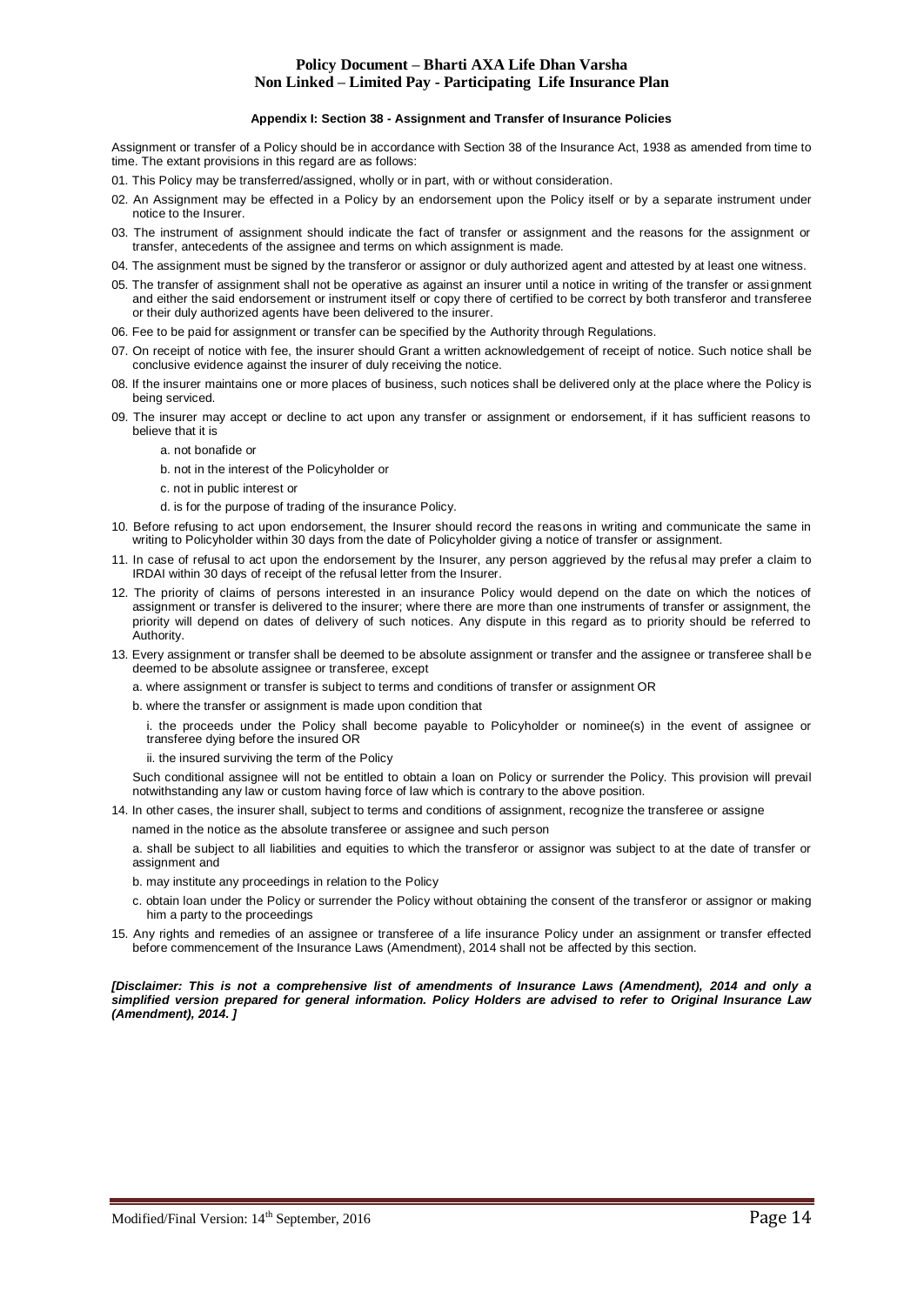#### **Appendix II: Section 39 - Nomination by Policyholder**

Nomination of a life insurance Policy is as below in accordance with Section 39 of the Insurance Act, 1938 as amended from time to time. The extant provisions in this regard are as follows:

- 01. The Policyholder of a life insurance on his own life may nominate a person or persons to whom money secured by the Policy shall be paid in the event of his death.
- 02. Where the nominee is a minor, the Policyholder may appoint any person to receive the money secured by the Policy in the event of Policyholder's death during the minority of the nominee. The manner of appointment to be laid down by the insurer.
- 03. Nomination can be made at any time before the maturity of the Policy.
- 04. Nomination may be incorporated in the text of the Policy itself or may be endorsed on the Policy communicated to the insurer and can be registered by the insurer in the records relating to the Policy.
- 05. Nomination can be cancelled or changed at any time before Policy matures, by an endorsement or a further endorsement or a will as the case may be.
- 06. A notice in writing of Change or Cancellation of nomination must be delivered to the insurer for the insurer to be liable to such nominee. Otherwise, insurer will not be liable if a bonafide payment is made to the person named in the text of the Policy or in the registered records of the insurer.
- 07. Fee to be paid to the insurer for registering change or cancellation of a nomination can be specified by the Authority through Regulations.
- 08. On receipt of notice with fee, the insurer should grant a written acknowledgement to the Policyholder of having registered a nomination or cancellation or change thereof.
- 09. A transfer or assignment made in accordance with Section 38 shall automatically cancel the nomination except in case of assignment to the insurer or other transferee or assignee for purpose of loan or against security or its reassignment after repayment. In such case, the nomination will not get cancelled to the extent of insurer's or transferee's or assignee's interest in the Policy. The nomination will get revived on repayment of the loan.
- 10. The right of any creditor to be paid out of the proceeds of any Policy of life insurance shall not be affected by the nomination.
- 11. In case of nomination by Policyholder whose life is insured, if the nominees die before the Policyholder, the proceeds are payable to Policyholder or his heirs or legal representatives or holder of succession certificate.
- 12. In case nominee(s) survive the person whose life is insured, the amount secured by the Policy shall be paid to such survivor(s).
- 13. Where the Policyholder whose life is insured nominates his
	- a. parents or
	- b. spouse or
	- c. children or
	- d. spouse and children
	- e. or any of them

 the nominees are beneficially entitled to the amount payable by the insurer to the Policyholder unless it is proved that Policyholder could not have conferred such beneficial title on the nominee having regard to the nature of his title.

- 14. If nominee(s) die after the Policyholder but before his share of the amount secured under the Policy is paid, the share of the expired nominee(s) shall be payable to the heirs or legal representative of the nominee or holder of succession certificate of such nominee(s).
- 15. The provisions of sub-section 7 and 8 (13 and 14 above) shall apply to all life insurance policies maturing for payment after the commencement of Insurance Laws (Amendment), 2014 (i.e 26.12.2014).
- 16. If Policyholder dies after maturity but the proceeds and benefit of the Policy has not been paid to him because of his death, his nominee(s) shall be entitled to the proceeds and benefit of the Policy.
- 17. The provisions of Section 39 are not applicable to any life insurance Policy to which Section 6 of Married Women's Property Act, 1874 applies or has at any time applied except where before or after Insurance Laws (Amendment) 2014, a nomination is made in favor of spouse or children or spouse and children whether or not on the face of the Policy it is mentioned that it is made under Section 39. Where nomination is intended to be made to spouse or children or spouse and children under Section 6 of MWP Act, it should be specifically mentioned on the Policy. In such a case only, the provisions of Section 39 will not apply.

*[Disclaimer: This is not a comprehensive list of amendments of Insurance Laws (Amendment),2014 and only a simplified version prepared for general information. Policy Holders are advised to refer to Original Insurance Law (Amendment), 2014.]*